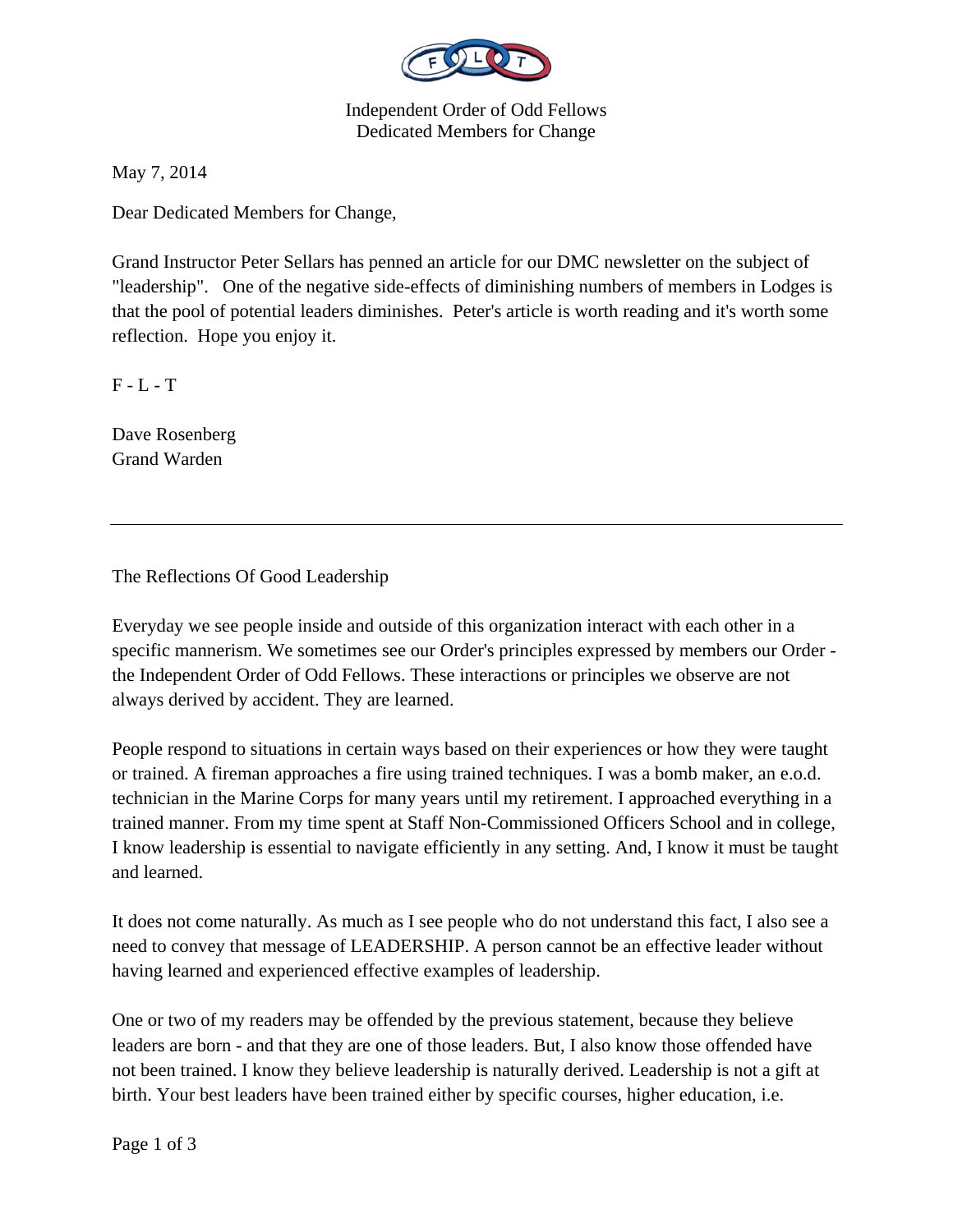

Independent Order of Odd Fellows Dedicated Members for Change

interpersonal relations type classes combined with a psychology class, or through military training for Staff NCO's or officers' training. And, then by practicing those learned skills.

How this all relates to an organization such as ours - the Odd Fellows - we sometimes see a breakdown in our leadership. No. I am not only speaking of our Grand Masters or Presidents or other elected members specifically. I am talking about the "leaders" in our lodges, who should be leading - or have a basic understanding of basic leadership.

Because our numbers are low and we tend to shove members into the elected chairs because of necessity, we are witnessing the results of that approach from the lodges to the Grand Lodge to those who are at the Sovereign Grand Lodge level. Our Order sometimes lacks leadership.

Leadership techniques are simple. One only needs to listen when a lesson is being taught. Tact, integrity, honesty, knowing when to keep quiet or when to speak, are traits of leadership. Examples of leadership come in different forms. Direct and Passive. In this Order, we see our trained leaders using the direct method far too often. We need to praise the working members in our Order!

I am smiling because I know the direct method is used to convey a message in a stronger approach; usually this approach is for people not responding to the more suggestive - the passive message. We see some of our trained use the direct approach because their message is not being received. It must be clearly and slowly explained to those who cannot understand otherwise.

With all of that said, remember we are talking about "TRAINED LEADERS" who know how to lead, teach, practice our principles, utilize tact, maintain integrity, etc. Nowhere, did this piece say those without training were any less capable people or less likable or less creative or less knowledgeable or without our principles. I merely pointed out a fact that leaders are trained. No member should be criticized for rising up in our ranks. This is written to encourage our membership to be more attentive when selecting its leaders.

I would say the negative comments or heated discussions we hear within some lodges, meetings or sessions are merely, yet mostly, due to a lack of "communication." Leaders bring calmness to such arenas and know how to de-escalate such situations.

Our annual Educational Membership Seminar has a segment on LEADERSHIP. We are looking at developing this lesson further. Brothers and Sisters, look for the trained leaders within our ranks and then allow them to teach those leadership skills to those with open minds and open hearts. Let us strengthen our Order.